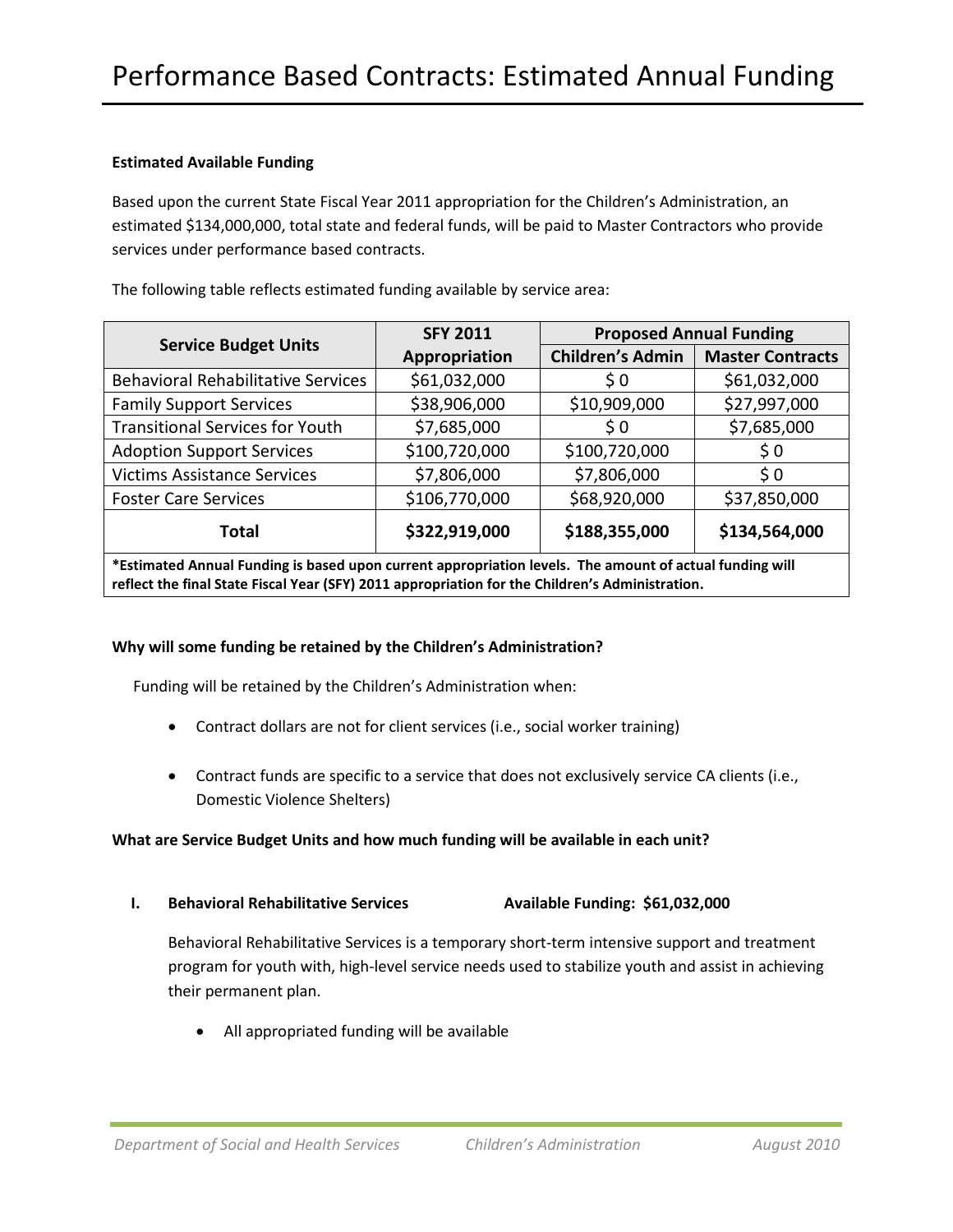#### **II. Family Support Services Available Funding: \$27,997,000**

Family Support Services provide supportive, culturally appropriate, skill-building services as part of a comprehensive case plan. These include in-home services used to control for threats to child safety.

Funding for the following services will be retained by CA:

- Non-Contracted Concrete Goods Funds are used by CPS social workers to address urgent family needs and increase child safety
- Urinalysis contract –Contract purchases drug testing through urine analysis, hair follicle testing and other means. Funding is retained by CA as the current UA contract includes efficiencies when a client is seen by more than one DSHS administration.
- Street Youth –Programs provide outreach to homeless youth to keep them safe when they are living on the streets. These services are provided to youth without an open CA case
- CPS Child Care Services are authorized by CPS social workers to address child safety when child care is necessary to keep children in their own homes. This service does not require ongoing case management. These rates are set through collective bargaining agreement and cannot be changed

## **III. Transitional Services for Youth Available Funding: \$7,685,000**

Transitional Service for Youth includes a short-term, temporary placement option to youth missing from home or care and the youth is in serious conflict with parents or guardians. These services are provided through Crisis Residential Centers, Secure Crisis Residential Centers, Hope Centers and Responsible Living Skills Programs.

• All appropriated funding will be available

## **IV. Adoption Support Services Available Funding: \$ 0**

Adoption Support Services are provided through an agreement with adoptive parents for the purpose of supporting the adoption of children.

- The Children's Administration will retain Adoption Support Funding
- CA provides payment, not ongoing services, to adoptive families through an Adoption Support Agreement negotiated by CA social worker and adoptive family